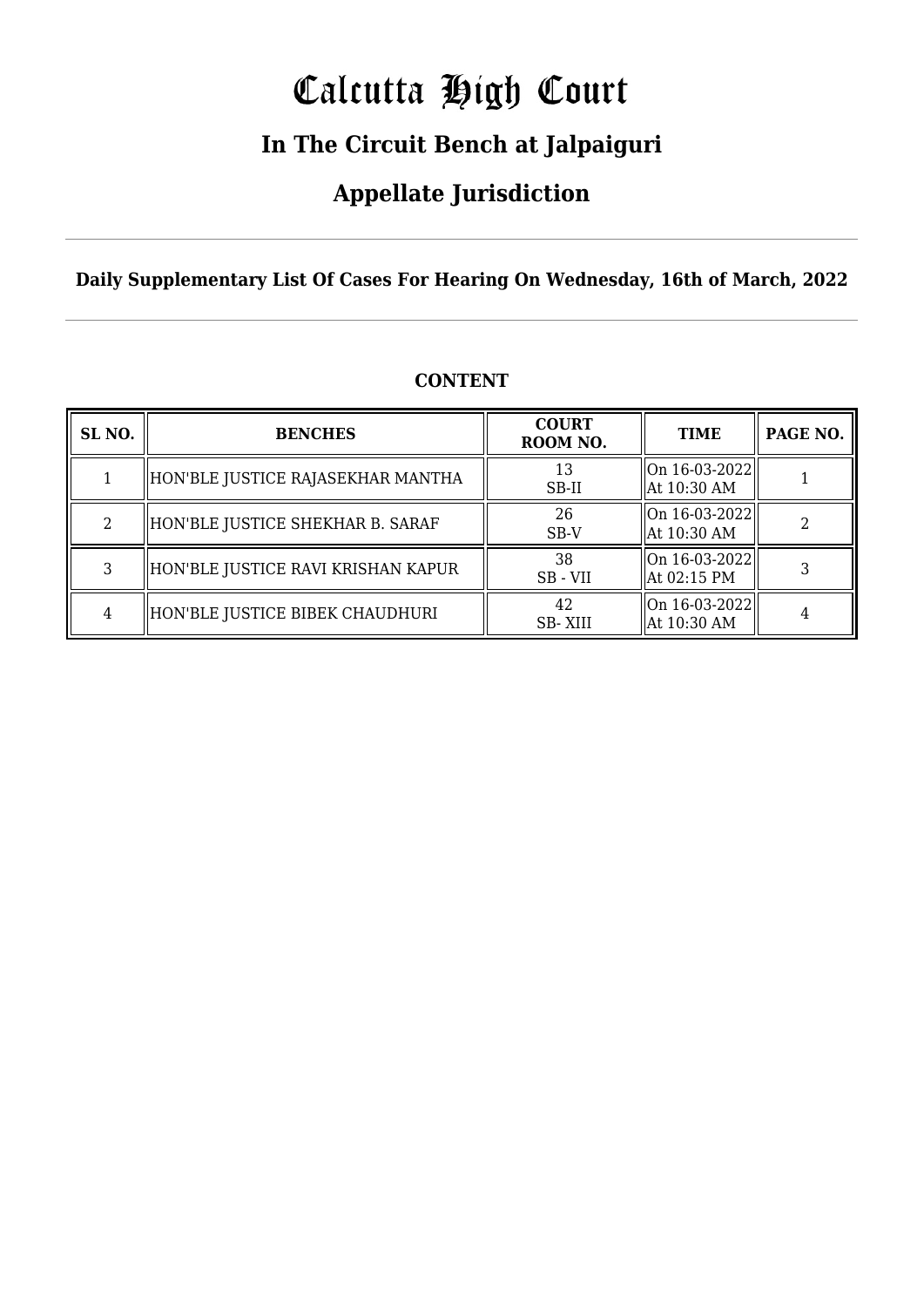

**DAILY CAUSELIST For Wednesday The 16th March 2022**

**COURT NO. 13 SINGLE BENCH (SB-II) AT 10:30 AM HON'BLE JUSTICE RAJASEKHAR MANTHA (VIA VIDEO CONFERENCE)**

**FROM PRINCIPAL BENCH**

#### **NEW MOTION**

|   | WPA/438/2022 | <b>JOBED ALI MIAH</b><br>VS<br>Union of India AND ORS                     | PRADYOT KUMAR<br><b>ROY</b>         |
|---|--------------|---------------------------------------------------------------------------|-------------------------------------|
| 2 | WPA/692/2022 | AMBITIOUS ENTERPRISE<br>AND ANR<br>VS<br>STATE OF WEST BENGAL<br>AND ORS. | <b>INDUMOULI</b><br><b>BANERJEE</b> |
| 3 | WPA/705/2022 | CHIRANJIT DUTTA<br>VS<br>Union of India AND ORS                           | <b>JOYJIT DUTTA</b>                 |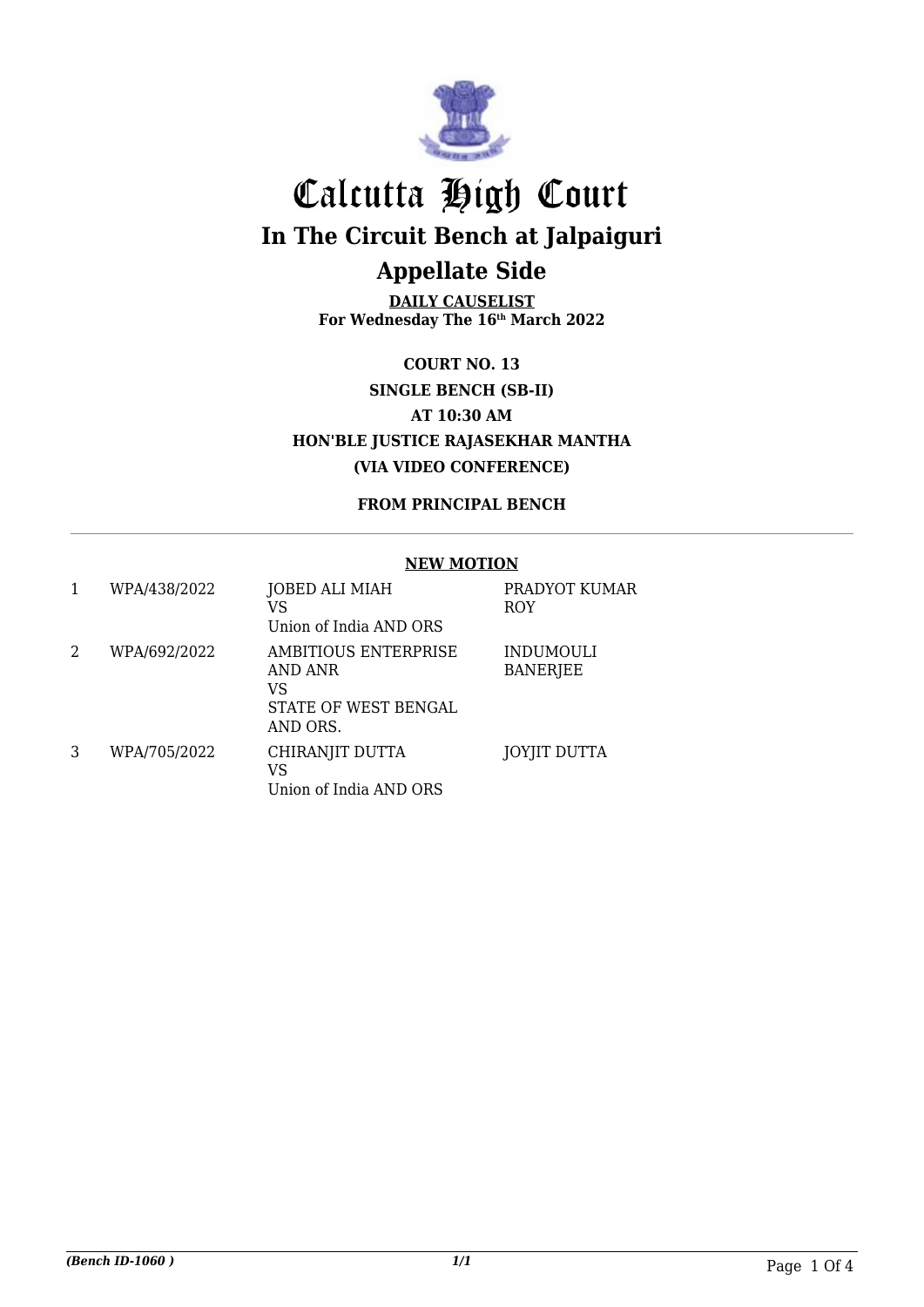

**DAILY CAUSELIST For Wednesday The 16th March 2022**

**COURT NO. 26 SINGLE BENCH (SB-V) AT 10:30 AM HON'BLE JUSTICE SHEKHAR B. SARAF (VIA VIDEO CONFERENCE)**

**NOT SITTING**

#### **CONTEMPT APPLICATION**

|               | WPCRC/1/2022<br>[Personal]<br>Appearance] | UJJAL KUMAR DEY<br>VS<br>PANKAJ TAMANG                                   | <b>SUBINAY DEY</b> |
|---------------|-------------------------------------------|--------------------------------------------------------------------------|--------------------|
| in            | WPA/377/2021                              | UJJAL KUMAR DEY<br>VS<br>THE STATE OF WEST<br><b>BENGAL AND ORS</b>      | <b>SUBINAY DEY</b> |
| $\mathcal{L}$ | WPCRC/2/2022<br>[Personal]<br>Appearance] | SUBAL BARMAN<br>VS<br>PANKAJ TAMANG                                      | <b>SUBINAY DEY</b> |
| in            | WPA/267/2021                              | <b>SUBAL BARMAN</b><br>VS.<br>THE STATE OF WEST<br><b>BENGAL AND ORS</b> | <b>SUBINAY DEY</b> |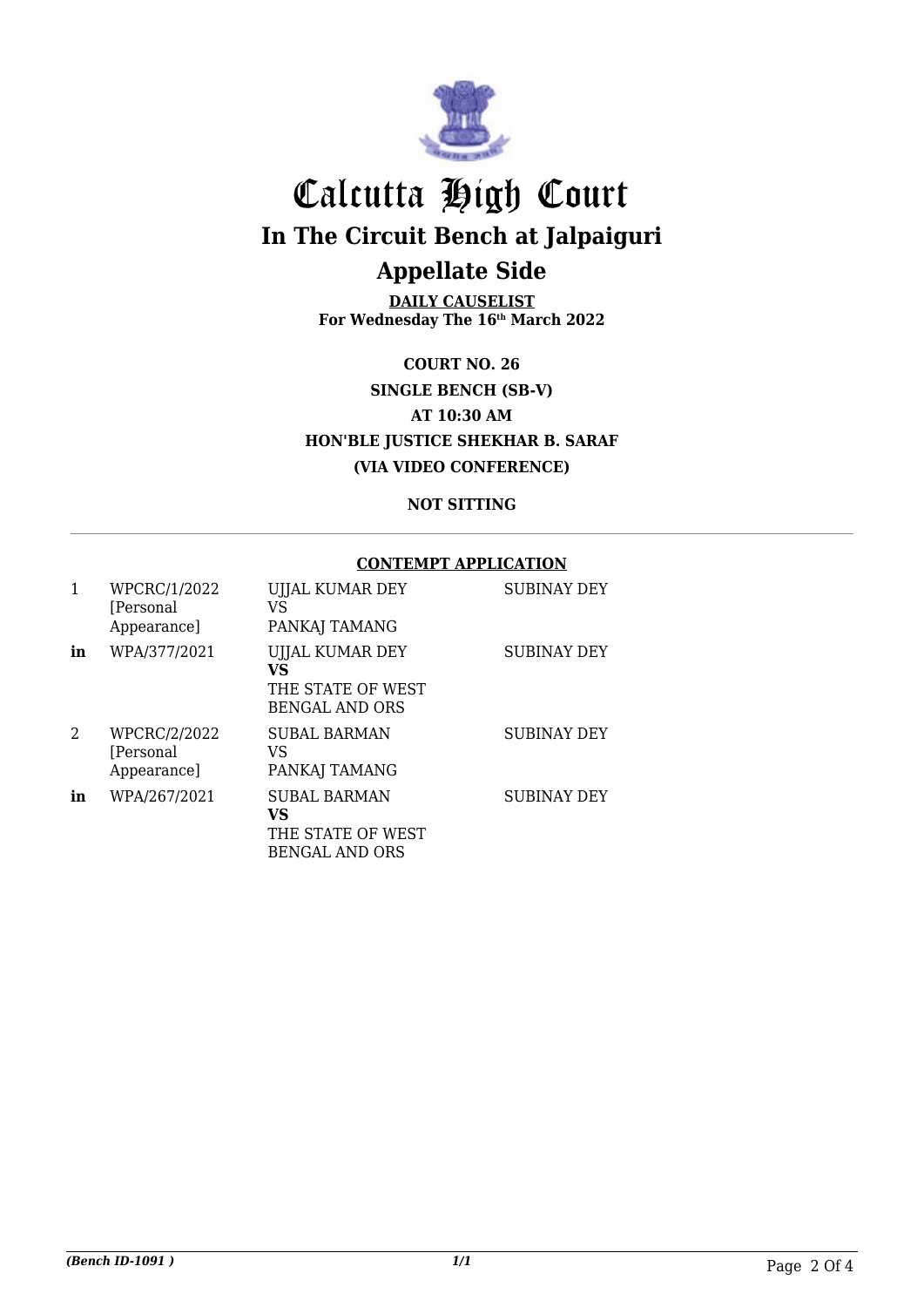

**DAILY CAUSELIST For Wednesday The 16th March 2022**

**COURT NO. 38 SINGLE BENCH (SB - VII) AT 2:15 PM HON'BLE JUSTICE RAVI KRISHAN KAPUR (VIA VIDEO CONFERENCE)**

**FROM PRINCIPAL BENCH**

#### **CONTEMPT APPLICATION**

|    | CPAN/9/2022  | <b>MALAY BANERJEE</b><br>VS<br>DEBARSHI DUTTA AND ORS    | <b>DEBASISH</b><br><b>MUKHOPADHAY</b> |
|----|--------------|----------------------------------------------------------|---------------------------------------|
| in | WPA/353/2022 | MALAY BANERJEE<br>VS<br>STATE OF WEST BENGAL<br>AND ORS. | DEBASISH<br>MUKHOPADHYAY              |